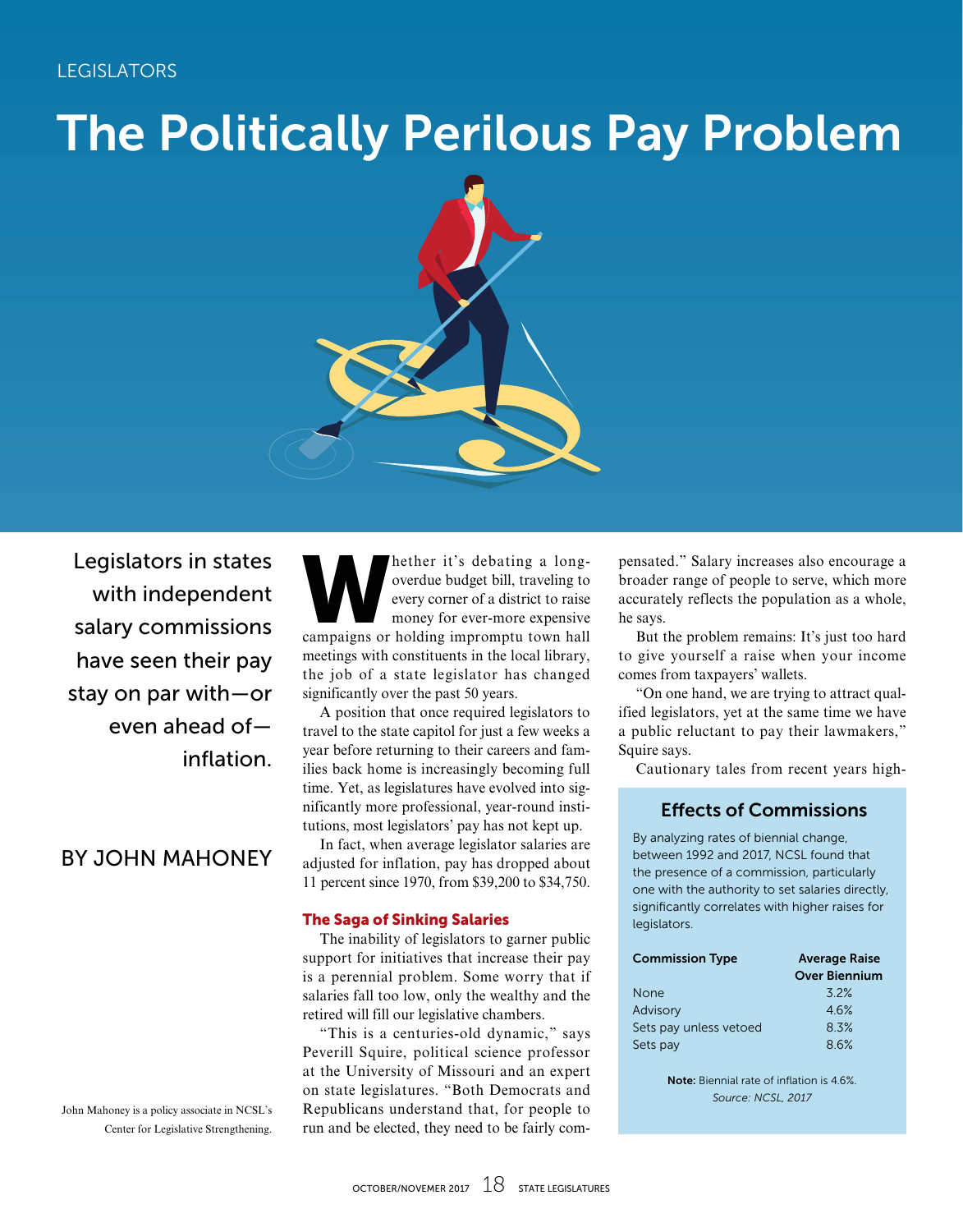## LEGISLATORS LEGISLATORS

light the political risk of raising legislative pay. In Louisiana, in 2009, then-Governor Bobby Jindal (R) initially told lawmakers he would support a bill raising their annual salaries from \$16,800 (set in 1980) to \$37,500.

Angry constituents sent thousands of critical letters and emails to him and lawmakers, demanding they kill the bill. The press attacked the action, too. New Orleans Times-Picayune called the increases "greedy and shameless." The outcry forced Jindal to change course and veto the legislation.

In Pennsylvania, after the Legislature raised salaries 16 percent in 2005, voters ousted 17 incumbents in the next election.

Legislators in Colorado, Iowa and Texas (where legislative salaries have not changed since 1999, 2007 and 1972, respectively) have experienced similar public backlash in attempts to raise their outdated salaries.

#### What's the Solution?

Such incidents are not new to the American legislature. The pay problem has been a thorn in the side of legislative institutions for as long as they have existed. With an issue as difficult as this, and with voters unlikely to change their views in the foreseeable future, an increasing number of states are looking for objective solutions that remove lawmakers from the process yet ensure them fair and adequate compensation.

Nine states have tied legislative salaries to economic indices or state employee pay plans. In Alabama, Massachusetts, Pennsylvania, Ohio and Rhode Island, legislative pay is automatically adjusted as median household income or the consumer price index rises. In Florida, Montana and Wisconsin, legislative salaries are adjusted as part of a broad state employee pay plan. Indiana ties legislative salaries to those of state judges.

More states, however, have created compensation commissions to analyze legislative salaries and make recommendations or changes deemed necessary. Squire says forming such commissions allows legislators to avoid making unpopular decisions regarding their own pay, and aligns with a national effort to make salary decisions "more systematic and less capricious."

Compensation commissions take a

variety of forms and roles. The oldest is Michigan's State Officers Compensation Commission, established in 1968. As an advisory body (the legislature is under no obligation to act on its recommendations), the commission has had mixed success in adjusting legislative pay. In 1968, Michigan lawmakers received an annual salary of \$12,500; today, they're paid \$71,685. When inflation is factored in, however, the real value of their salaries has fallen by about 18 percent. The legislature has not acted on the commission's recommendations since 2004.

Many states have made use of compensation commissions, but mostly on a temporary basis. Of the 19 active commissions, 11 were created between 1968 and 1986, three in the 1990s and five since 2000.

#### Minnesota Revamps

Minnesota is the latest state to give its compensation commission some teeth. After 18 years of salary stagnation, with legislative pay trailing far behind that of county commissioners and other state officials, Representative Jason Metsa (DFL) and Senator Kent Eken (DFL) co-authored a bill in 2014 to revamp the Legislative Salary Council, which at the time had a strictly advisory role. Metsa and Eken's measure amended the state constitution to give the council authority to set legislators' salaries. The bill was signed by the governor in that year, and passed



Representative Jason Metsa Minnesota



Senator Kent Eken Minnesota

#### BY THE NUMBERS Legislator

Compensation

1889

Year New Hampshire's salary was set

\$100 New Hampshire legislators' annual pay

\$104,118

California legislators' annual salary

\$0 New Mexico legislators' salary

*Source: NCSL*

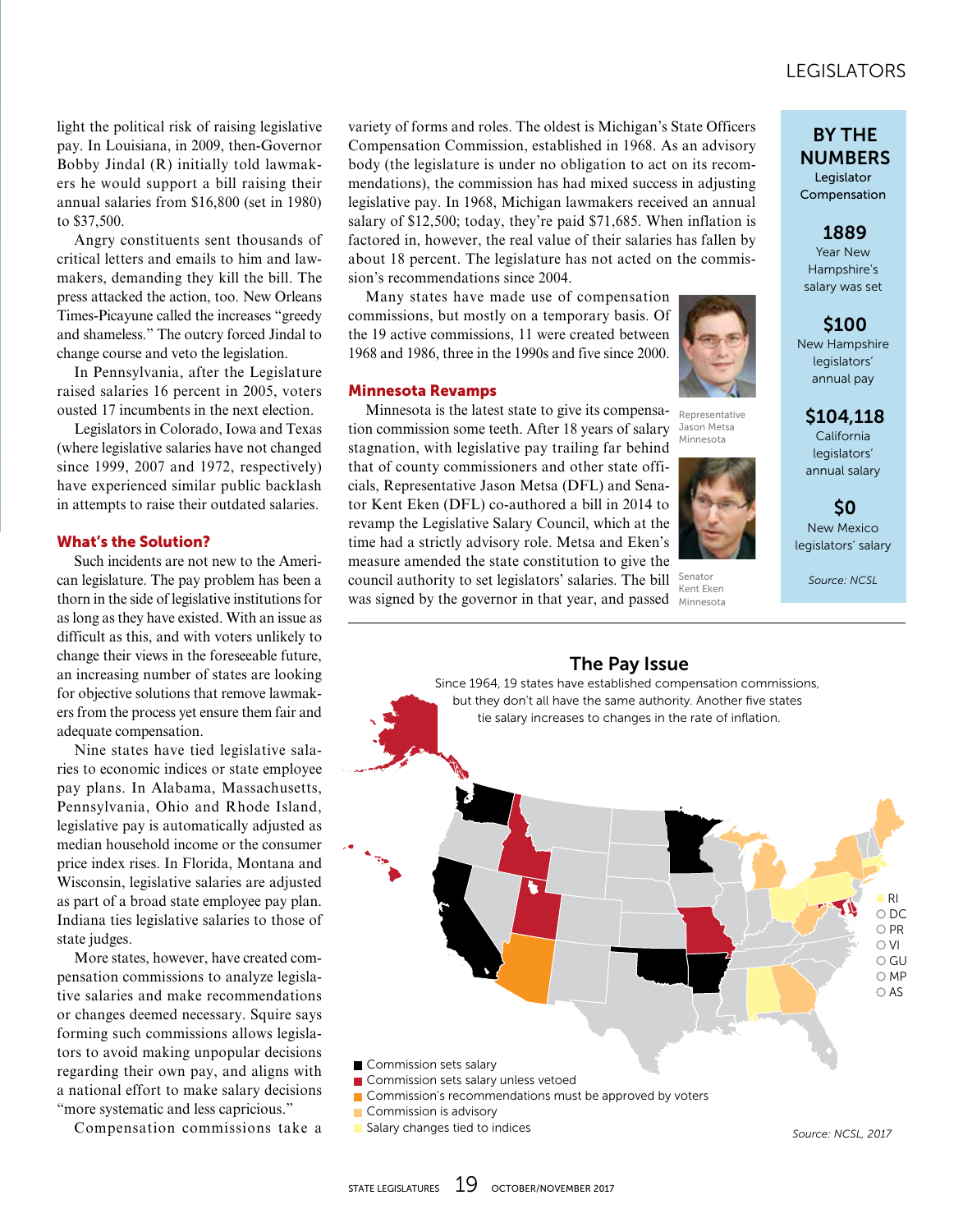### LEGISLATORS

by a public vote in November 2016.

Tom Stinson, Minnesota's state economist from 1987 to 2013, served as the revamped council's chairman during its inaugural meetings. The council decided to raise legislators' pay by 45 percent, increasing their annual salary of \$31,140 (set in 1999) to \$45,000, effective on July 1 this year.

"I came away from the process thinking that it worked extremely well," Stinson says. "You had 16 people—eight Democrats and eight Republicans—meet, develop a common set of knowledge and reach a near-unanimous conclusion. The final vote was 13-1, with two abstentions. I think that's pretty strong."

House Speaker Kurt Daudt (R) didn't agree. He directed the House comptroller to continue paying representatives the old salary and, in a news conference in Representative



late July, insisted he would  $Kurt$  Daudt Minnesota

not implement the raises unless directed by a court to do so. He claimed that although the constitutional amendment authorized the council to set legislators' salary, it didn't appropriate the money to pay for the bonus.

"It still requires legislators to vote for their own pay increase and unfortunately I can't ask my members to do that," Daudt said. "They didn't support the constitutional amendment and I can't ask them to do that."

The following day, Daudt was sued by two House colleagues, a Republican and a Democrat, who asked a judge to order Daudt to enact the approved raise and noted that the public vote and the council's decision were not negotiable.

Daudt then dropped his resistance.

"At this point, it's probably unwise for us to continue to use taxpayer dollars to get a clarification (from the courts)," he said on a local TV news program. "I am going to instruct our staff to begin paying these salaries beginning Aug. 1."

Daudt took the flak he received from some Republican colleagues in stride. "While none of us maybe wanted this outcome and didn't certainly ask for it, the independent panel chose this dollar amount," he said.



#### Commissions No Guarantee

Although salary commissions have been set up as objective boards, often largely comprising members of the public, they hardly guarantee that raising legislative pay will be easy. Commissions have been dragged into the same turbulent waters as the legislatures that attempted to go it alone.

In Washington state, for example, the recommendations of the Citizens' Commission on Salaries for Elected Officials have at times faced opposition from inside and outside the statehouse. In 2011, the commission decided to raise salaries by 12 percent, to put them "in line with national trends and to correlate with the level of professionalism in our Legislature," says Teri Wright, the commission's executive director. "And they stand by that decision."

As commission members expected, some lawmakers were not happy with the decision as they considered it politically dangerous.

"It's just an incredibly awkward situation," says Washington Representative Matt Manweller (R). "This is a situation

where I did not ask for a raise, I have no control over it. And yet I am going to get beat up for it, regardless."

Dissatisfied lawmakers made no attempt to block the implementation of the commission's recommendation, but vocal opposition to salary increases continues. Representative

#### Moving Away From the Legislature

Although commissions have existed for more than 50 years, their use and level of



How successful are commissions? Half the 16 states that managed to raise legislative salaries to match inflation in the last five years used commissions, with four of the five biggest percentage pay raises coming from commission states as well.

Wright, from Washington's commission, believes better communication with the public would help the commission's efforts, which are currently hampered in her state by limited funding, she says. Without proper funding, it is difficult for commissioners to gather input from all corners of the state, hindering their ability to come to decisions that are both fair to legislators and supported by the public. "A stronger budget would provide the public with a more engaged and versatile commission," she says.

Beyond money, she suggests that commissioners:

• Receive in-person training before beginning the salary-setting process,

• Maintain regular contact with one another through the year and between salary-setting meetings and,

• Get involved with communities around the state.

We are likely to see more states adopt policies that either tie salaries to economic indices or create commissions with the power to set salaries. "Either way, more attention is certainly being paid to devising solutions that don't directly involve the legislature," says Squire, the political scientist. "While neither method is necessarily more effective than the other, generally, voters are more comfortable with commissions."

In states where salaries have stagnated for years, Stinson, with Minnesota's commission, says a dual-method model—with salary changes being determined annually by indices and commissions intervening on an intermittent basis—might be a more stable and politically appealing alternative.

Not matter how states choose to proceed, it's vital that legislators and the public alike consider how legislative pay not only affects our current hard-working lawmakers, but also determines who can afford to run in the future.

Matt Manweller Washington